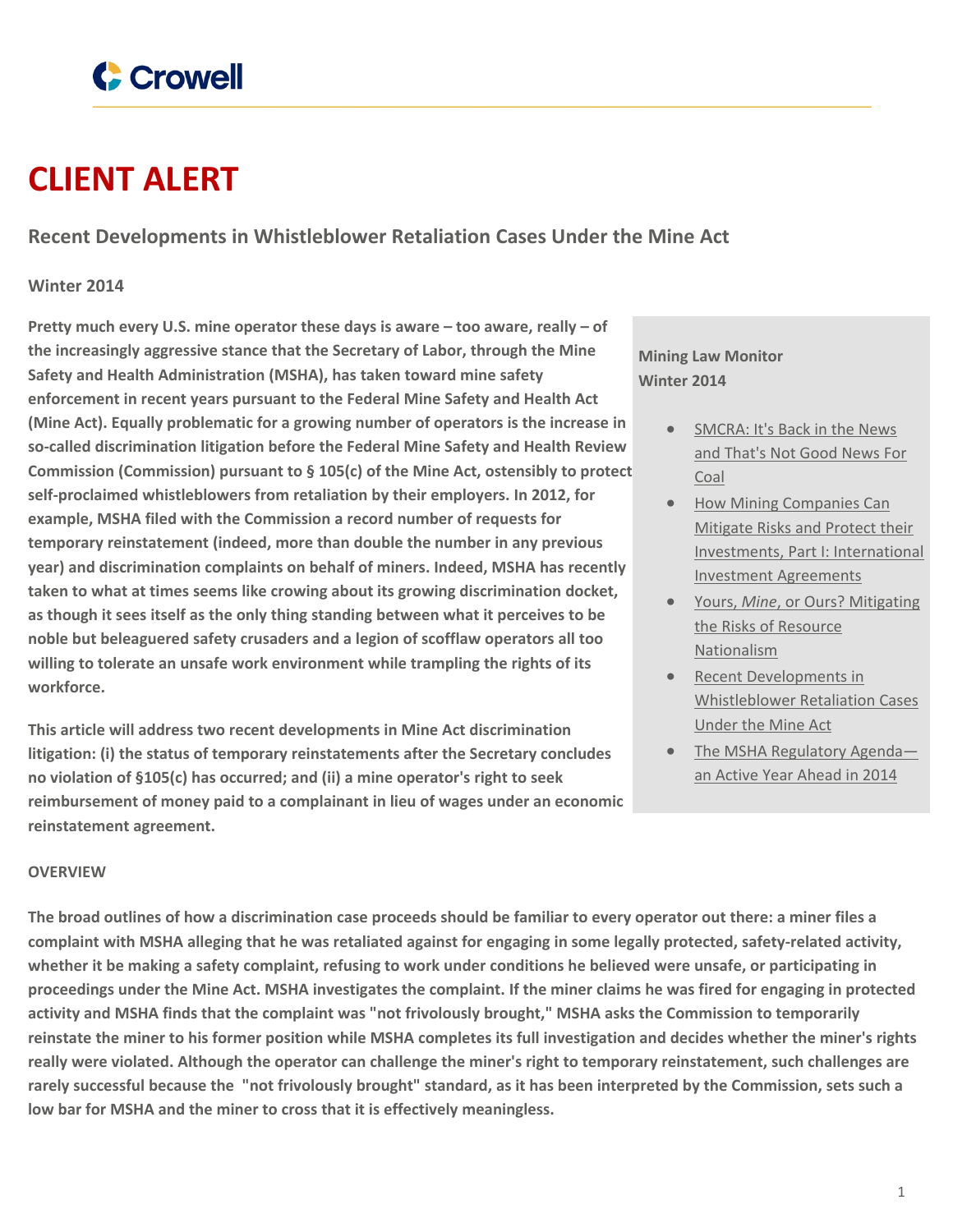

If the mine operator does not want to bring the complaining miner back to the job site while the case is proceeding, it can agree to "economic reinstatement," which effectively means that the company agrees to pay the miner to stay home until the miner is no longer entitled to temporary reinstatement. If MSHA decides that the miner's rights were indeed violated, it will file a complaint with the Commission (the so-called "merits case") to vindicate those rights. If, however, after further investigation, MSHA finds that no violation occurred, it notifies the miner and the operator of its finding, at which point the miner has the right to file his own complaint with the Commission to seek relief from the alleged retaliation.

### **dissolution of temporary reinstatement**

The question often arises: what happens when MSHA obtains temporary reinstatement on a miner's behalf only to conclude, after further investigation, that the miner's complaint of discrimination lacks merit? Until recently, the law was somewhat unsettled. For many years, a Commission rule required temporary reinstatement to be dissolved if MSHA found the complaint of discrimination lacked merit. In 2006, however, MSHA persuaded the Commission revise its rule to eliminate the automatic dissolution provision, on grounds that temporary reinstatement *must* remain in place even if MSHA subsequently decided that there was no merit to the complaint and abandoned the miner's cause. According to MSHA's reading of the Mine Act, if the miner brought his own case, the operator was simply stuck employing him (or at least paying him) until the bitter end: it either had to keep the miner on the job or pay him to stay home until a final order was entered in the case, a process that could take a year or more to resolve (due in no in small part to the miner's disincentive to cooperate in getting the matter scheduled for a prompt hearing). In subsequent administrative litigation, the Commission confirmed that its rule change was **intended to codify MSHA's radical policy position.**

**Fortunately, in two recent U.S. Court of Appeals decisions, the Commission's change of policy (adopting MSHA's** interpretation of the statute) was rejected and its former practice (of dissolving temporary reinstatement when MSHA finds that the discrimination complaint lacks merit) restored. In North Fork Coal, the Sixth Circuit Court of Appeals held that temporary reinstatement does not continue after MSHA determines that a miner's complaint lacks merit. In that case, a miner was fired for alleged disciplinary issues. He brought a discrimination complaint and MSHA obtained temporary economic reinstatement for him. MSHA subsequently decided not to proceed and the administrative law judge ordered the miner's temporary reinstatement dissolved. The miner challenged the judge's ruling on appeal and, in a split decision, the **Commission reversed the ruling. North Fork appealed to the Sixth Circuit.**

Applying general principles of administrative law, the court of appeals decided that the statutory language of the Mine Act was unclear as to whether temporary reinstatement should survive MSHA's decision not to bring a merits case on behalf of a miner alleging discrimination. Since the law was ambiguous, the court had to find the "most reasonable interpretation." In so doing, the court gave *some* deference to MSHA – but not *absolute* deference, because MSHA's interpretation was offered in litigation, an informal medium, rather than through notice-and-comment rulemaking. Looking at the language of the Mine Act and its legislative history, together with MSHA's 27-year acceptance of the Commission's previous practice of dissolving temporary reinstatement after a finding of no discrimination, the court held that that "the most reasonable interpretation of the Mine Act is that the order of temporary reinstatement dissolves when the Secretary determines that no violation has **occurred."**

Less than three months later, the Seventh Circuit joined the Sixth in holding that temporary reinstatement ends after MSHA decides not to pursue a merits case on a miner's behalf. In Vulcan Construction Materials, after MSHA found that the miner's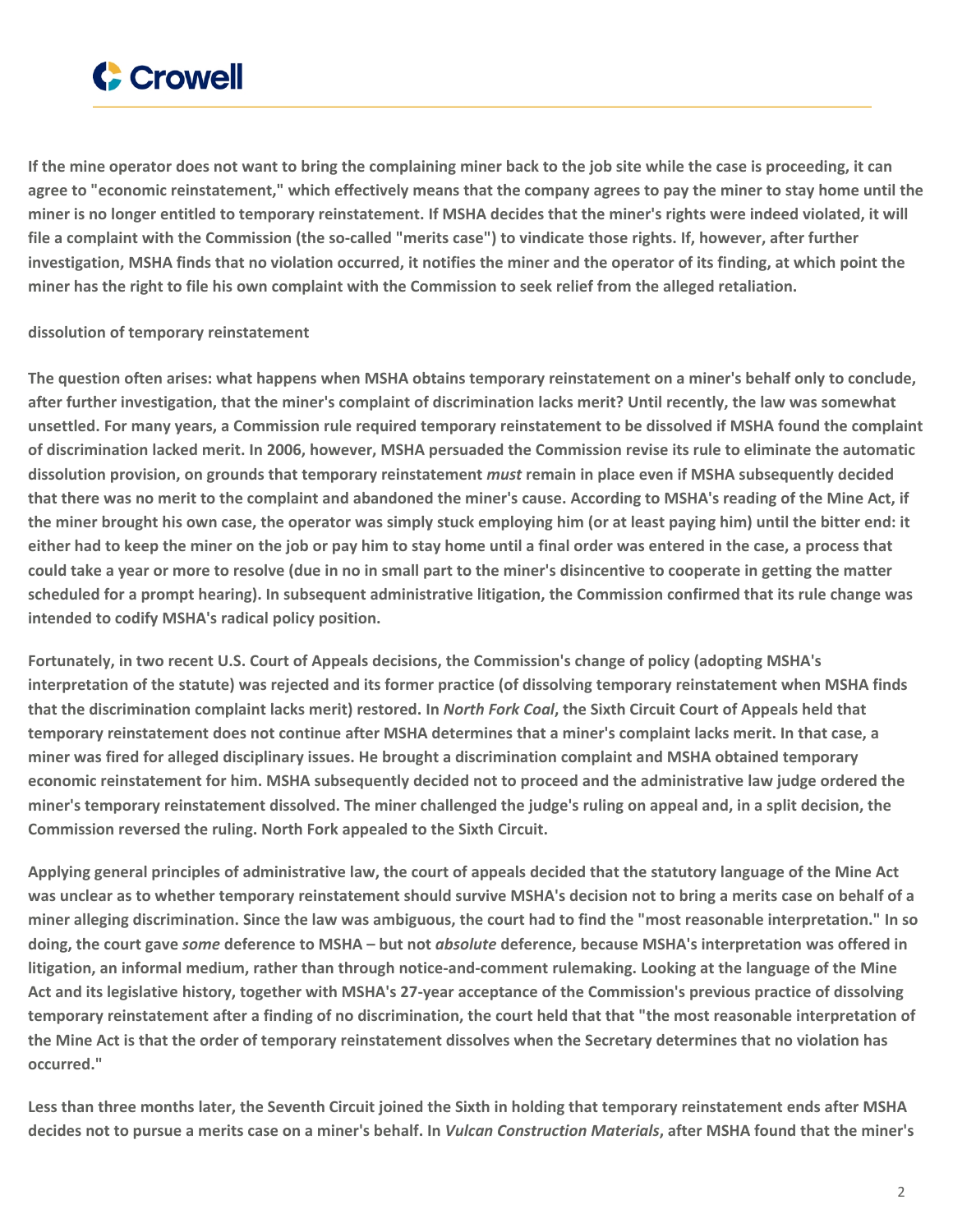

**discrimination complaint lacked merit, Vulcan asked the administrative law judge to dissolve the economic reinstatement** that had previously been ordered at MSHA's request. Echoing the position it had taken before the Sixth Circuit in North Fork (which at that point had not yet been rejected by the appeals court), MSHA objected. The judge agreed with MSHA and declined to dissolve the reinstatement. On appeal, the Commission affirmed the judge's decision, the Commissioners taking **the very same positions they had in the** *North Fork* **case.**

Vulcan appealed. After an in-depth review of the positions historically taken by MSHA and the Commission, the court got to the heart of the matter, Unlike their colleagues on the Sixth Circuit Court of Appeals, the judges on the Seventh Circuit panel concluded that the Mine Act was not ambiguous at all, and that Congress intended for temporary reinstatement to be tied to MSHA's advocacy on behalf of the complaining miner, such that it should terminate with the termination of MSHA's involvement. The Seventh Circuit did not end its analysis there, though. Even though it was not necessary to its holding, the court held that MSHA's position was entitled to respect but not to deference because it was not arrived at pursuant to MSHA's rulemaking authority and was, simply, a position in litigation. The appellate decisions in North Fork and Vulcan effectively carve the Commission's original (pre-2006) practice into the bedrock of Mine Act law: once MSHA makes a finding **of no discrimination, the previously ordered temporary reinstatement dissolves as a matter of law.**

### **issues relating to reimbursement**

Okay, so it is clear that once MSHA decides that the operator had not violated § 105(c) of the Mine Act as alleged, temporary (or economic) reinstatement must come to an end. But what happens if MSHA takes the miner's merits case and economic reinstatement continues for the duration of the litigation (which could be months or years), but ultimately MSHA and the miner lose the case? Is the mine operator entitled to reimbursement from the miner for the months or years that it paid him to stay home? (This is not an issue where the miner was temporarily reinstated since, in that case, the operator presumably **had the benefit of the miner's labor.)**

Generally, the answer is "no." According to the Commission, "if the operator chooses to pay the miner while foregoing the miner's labor, there is no right for the operator to seek reimbursement from the miner should the miner not eventually **prevail on his or her discrimination claim."**

Two recent cases, however, call into question whether monies paid to a miner that, in the final analysis, were not deserved, are truly beyond recoupment by the operator. In Hildreth v. Teck Alaska, after the parties agreed to economic reinstatement, MSHA concluded there had been no discrimination after all and declined to file a complaint on the miner's behalf. It told the miner of its decision but somehow neither MSHA nor its lawyers in the Office of the Solicitor of Labor thought to notify the operator, who continued to pay the miner even after his economic reinstatement should have come to an end. By the time the operator found out, it had already paid the miner almost \$10,000 more than it would have had it known that he was no **longer entitled to economic reinstatement. What's more, the miner had already spent the money.**

When the company asked the administrative law judge to order reimbursement, the judge wrote that "the novel issue presented ... is whether and to what extent Hildreth can be compelled to repay Respondent for temporary economic reinstatement payments that Hildreth received and spent despite his knowledge of MSHA's finding of 'no discrimination ... ." After acknowledging the general rule that an operator could not recoup sums paid pursuant to an economic reinstatement agreement, the judge looked to the common law of unjust enrichment – what happens when someone mistakenly makes a